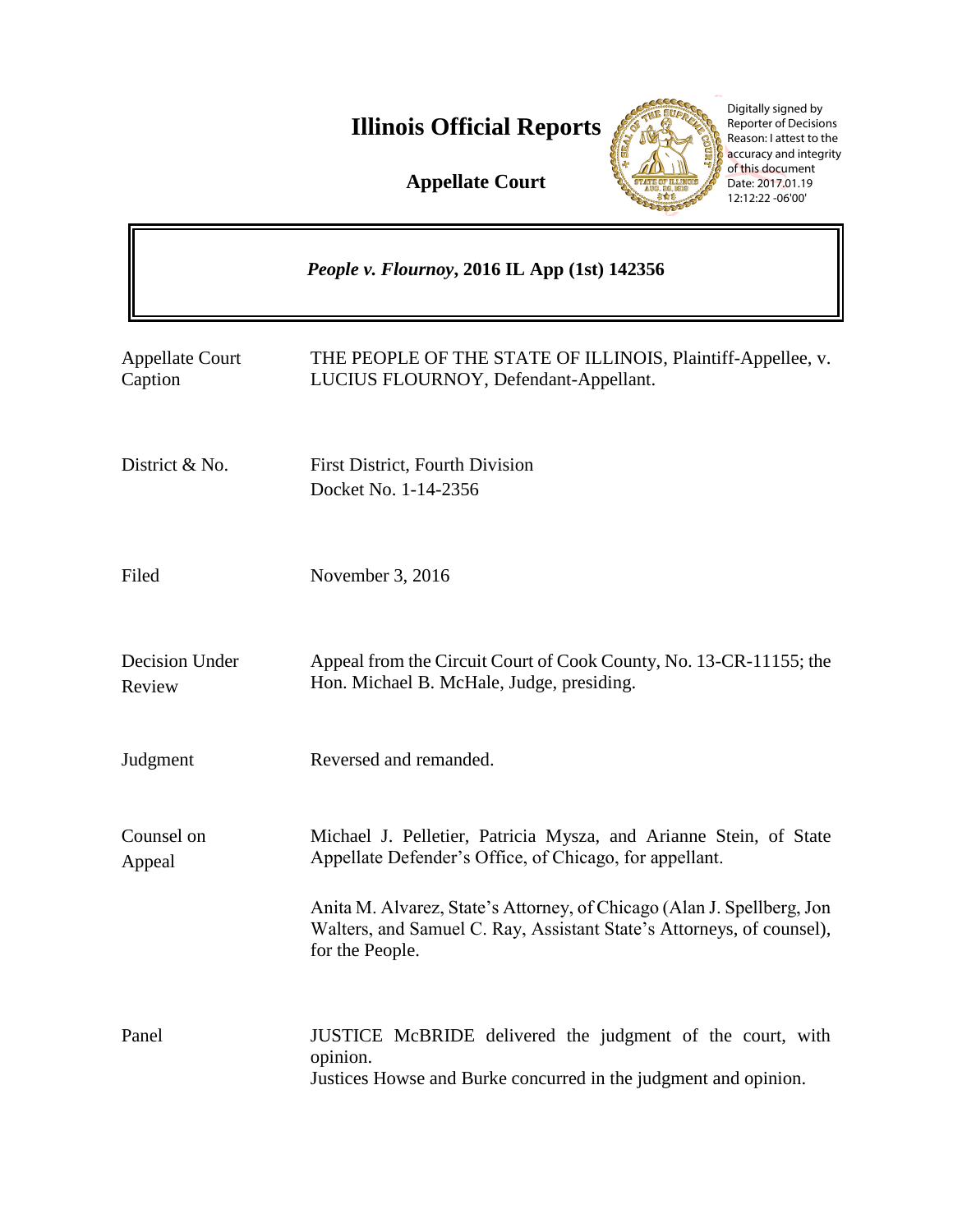## **OPINION**

¶ 1 Following a bench trial, defendant Lucius Flournoy was convicted of possession of a controlled substance with intent to deliver and sentenced to nine years in prison. On appeal, defendant contends that the trial court erred in denying his pretrial motion to disclose the surveillance location from which an officer observed him participate in drug transactions or, in the alternative, that the "surveillance location privilege" should be rejected as a matter of law because it offends the fundamental right to confrontation. Defendant further contends that the mittimus should be corrected to reflect the actual name of the offense of which he was convicted.

¶ 2 For the reasons that follow, we find that the trial court abused its discretion in applying the surveillance location privilege in this case. Accordingly, we reverse and remand for a new trial.

¶ 3 Defendant's conviction arose from the events of May 17, 2013. Following his arrest, defendant was charged by information with one count of possession of a controlled substance with intent to deliver and one count of possession of a controlled substance. Prior to trial, the State indicated in its answer to defendant's motion for discovery that no electronic surveillance of defendant "or his premises" existed. Defendant thereafter filed a motion to compel disclosure of surveillance locations. In the motion, defendant asserted that because the State's case against him would rest on the ability of the police officers involved to observe alleged narcotics transactions, disclosure of the surveillance location was required in order for him to investigate the officers' ability to observe and to effectively exercise his constitutional right to confrontation. The State did not file a written response to the motion.

¶ 4 When the motion was called, defense counsel stated that it was her understanding that the State would be "claiming privilege." The assistant State's Attorney agreed, but provided no further explanation or a written motion on the matter. The trial court proceeded to hold an *in camera* hearing with an enforcement officer, Chicago police officer Michael Basile, off the record. Following that hearing, the trial court announced that, based on its review of the arrest report and its conversation with the officer, it found that the State had made a preliminary showing that disclosure of the surveillance location would harm the public interest and should remain privileged. The following exchange ensued:

> "[DEFENSE COUNSEL]: Well, Judge, typically I understand that an exact location wouldn't be given, but a general area of where he was in terms of the number of the feet he was away and his, I guess if it was north, south, east or west. I understand that an address can't be given but typically—

> THE COURT: In some cases it can, but I don't think it's appropriate in this instance.

> [DEFENSE COUNSEL]: Right. I understand, but typically, just a general direction and the number of feet away. Typically other courts have said whether it was ground level or above.

> THE COURT: You would be able to cross as to the distance whether any possible obstructions, any visual aids, but I'm not going to disclose—for me to disclose further, given the location and the fact that this is a vacant lot, I'm not going to disclose anything further than what you're entitled to on cross. That's my ruling. What's our next step?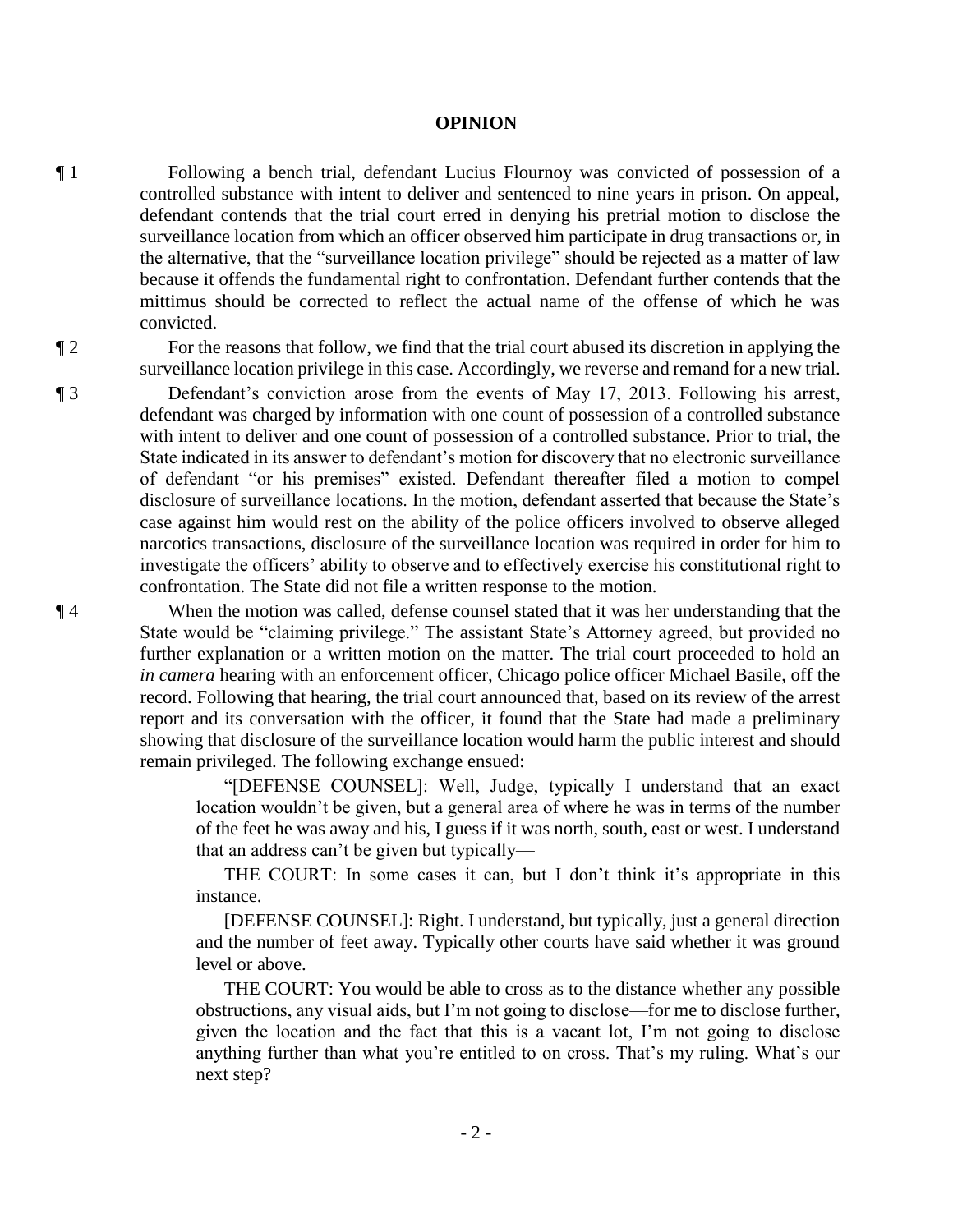[DEFENSE COUNSEL]: Was a surveillance location in the vacant lot?

 THE COURT: No the transaction, according to the arrest reports, was done in a vacant lot."

No transcript of the *in camera* hearing appears in the record.

¶ 5 At trial, Chicago police officer Brian Doherty testified that on the day of the offense, he was working as the surveillance officer with a team that was responding to complaints of narcotics sales in the area of 13th Street and Karlov Avenue. Just before noon, Officer Doherty positioned himself and began his surveillance. A man, identified in court as defendant, appeared and started walking up and down the street. Shortly thereafter, an unidentified man on a bicycle approached defendant and engaged him in a short conversation. Defendant and the man moved to a vacant lot at approximately 1315 South Karlov Avenue. While the men were in the vacant lot, Officer Doherty witnessed a hand-to-hand transaction. Specifically, he saw the unidentified man give defendant an unknown amount of paper currency in exchange for a small white item that defendant retrieved from the rear waistband of his pants. Defendant then returned to the sidewalk and resumed walking about. Officer Doherty testified that, during the transaction in the vacant lot, he was about 20 feet from defendant, it was daylight, nothing obstructed his view, and he had a clear line of sight.

¶ 6 Officer Doherty testified that several minutes after the first transaction, a white woman and a black woman approached defendant almost simultaneously from the south, one from the west side of the street and the other from the east. Defendant and the two women moved about five feet off the sidewalk into the vacant lot. There, defendant removed small white items from his rear waistband and gave them to the women in exchange for an unknown amount of paper currency. Again, Officer Doherty testified that during the transactions, he was about 20 feet from defendant.

¶ 7 Following the exchanges with the women, defendant began to walk through the vacant lot toward an alley. Officer Doherty called for enforcement officers, whom he saw approach from the north and detain defendant in the alley. Officer Doherty had not "broken surveillance" at that point and was in constant radio contact with the enforcement officers. He learned from one of the enforcement officers, Officer Basile, that they had recovered a plastic bag containing suspect heroin from defendant's hand.

¶ 8 At the police station, Officer Doherty observed while Officer Basile performed a custodial search of defendant. Officer Basile asked defendant what the "plastic item" in his rear waistband was, at which time defendant reached into his boxer shorts, pulled out a plastic bag, and threw it to the ground. According to Officer Doherty, Officer Basile recovered the bag and found that it contained eight smaller ziplock bags of suspect heroin.

¶ 9 On cross-examination, Officer Doherty confirmed that his surveillance location was within 20 feet of the vacant lot, to the north, and stated that he was in an elevated position, "approximately" two stories from the ground. When defense counsel asked Officer Doherty whether he was in the open air or "in something," the trial court sustained the State's objection. Officer Doherty stated that while defendant walked around on the sidewalk, he was able to view defendant from the front, rear, left, and right; that he did not use any visual aids; and that nothing blocked his view. He identified photographs of the vacant lot and agreed that they fairly and accurately depicted the lot as he viewed it on the day of the offense, except for the presence of snow and the complete absence of leaves on the trees. With regard to leaves, Officer Doherty agreed that there were "some buds" on the trees on the day he observed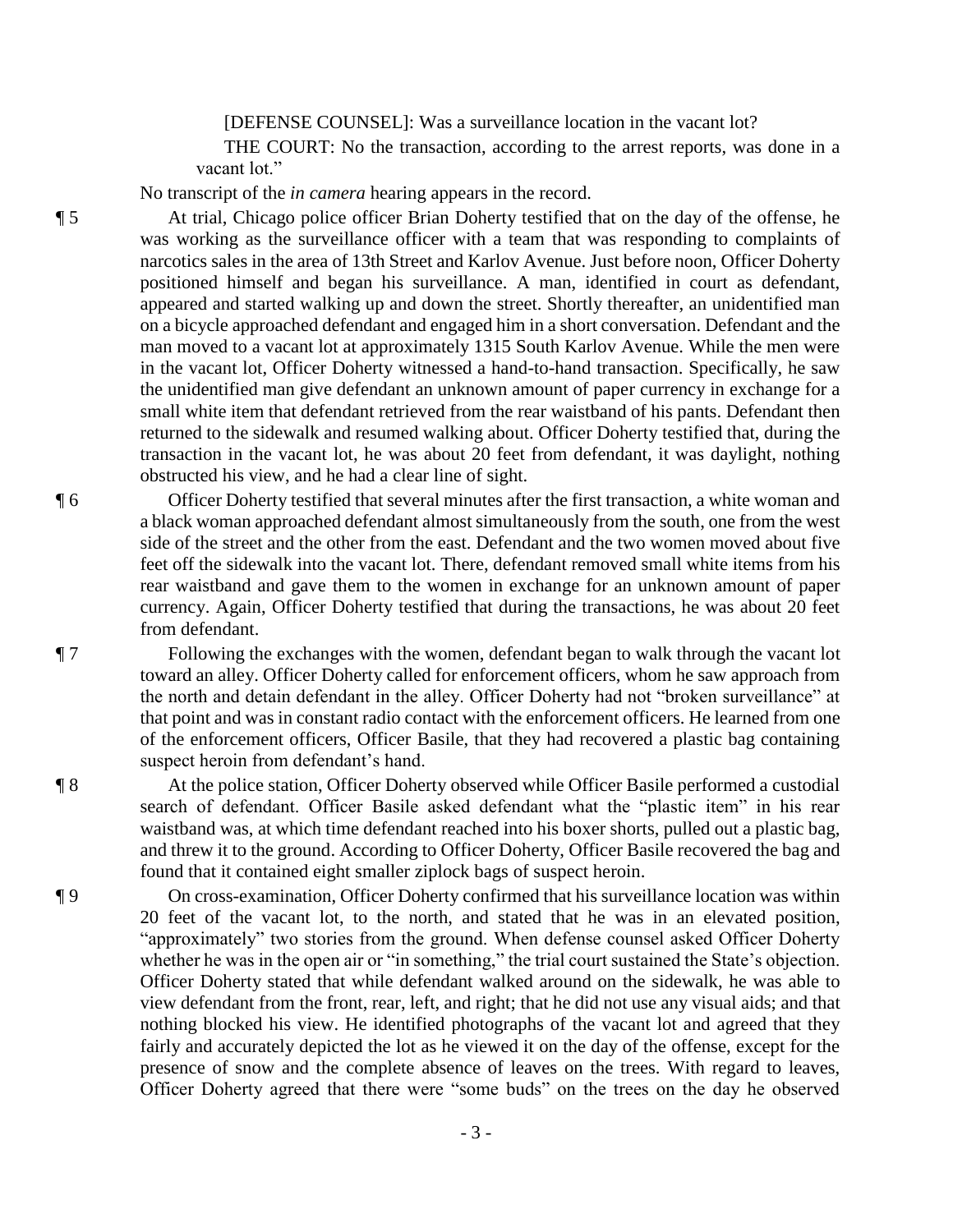defendant, but asserted that to the best of his recollection, leaves had not "fully bloomed" yet. Officer Doherty specified that when defendant and the unidentified man moved into the vacant lot, they stopped in a location about five feet off the sidewalk, next to a building on the north side of the lot. At that time, Officer Doherty's vantage point of defendant was the "top of his head." When asked about defendant's interactions with the two women, Officer Doherty stated that they relocated from the sidewalk to the same spot in the vacant lot where defendant had interacted with the unidentified man, and that he "could hear conversation [but] wasn't able to determine what it was."

¶ 10 Finally, Officer Doherty testified on cross-examination that no money was inventoried after the custodial search. He did not recall whether any currency was recovered from defendant and agreed that none was documented in the arrest report.

- ¶ 11 Chicago police officer Michael Basile testified that on the day of the offense, he and another officer, Steve Vidljinovic, were working as enforcement officers on the narcotics team with Officer Doherty, with whom they had constant radio communication. Sometime after surveillance was set up, Officer Doherty radioed a physical description of defendant and indicated the direction defendant was walking. Based on that information, Officer Basile drove into an alley, where he and Officer Vidljinovic saw and detained defendant. Officer Basile recovered a ziplock bag of suspect heroin from defendant's left hand. After placing defendant into custody, the officers took defendant to the police station. There, Officer Basile performed a custodial search, during which he felt a bulge in defendant's back waistband. Defendant removed the item causing the bulge, which turned out to be a bag containing eight ziplock bags of suspect heroin, and placed it on the floor. Officer Basile recovered the bags from the floor and, along with the bag recovered from defendant's hand, inventoried them.
- ¶ 12 On cross-examination, Officer Basile acknowledged that he did not see any transactions. He and Officer Vidljinovic arrived in "the area" at approximately 11:55 a.m., and about 10 minutes elapsed between their arrival and Officer Doherty's radio message directing them to detain defendant. Officer Basile further testified that defendant was arrested about 12:05 p.m. When shown that the arrest report indicated an arrest time of 12:57 p.m., Officer Basile explained that that time notation was an error, and actually reflected the time defendant was processed, not arrested.
- ¶ 13 A forensic scientist with the Illinois State Police crime laboratory testified that the item recovered from defendant in the alley weighed 0.2 grams and tested positive for the presence of heroin and that the contents of four of the eight bags recovered from defendant's waistband at the police station weighed 0.5 grams and tested positive for the presence of heroin.
- ¶ 14 After the State rested, defendant made a motion for directed finding, which the trial court denied.
- ¶ 15 Defendant recalled Officer Doherty and attempted to impeach him regarding the exact time of arrest. Officer Doherty testified that he began his surveillance around noon. He could not independently recall the time of arrest, but stated he believed it occurred "right around noon" and would have to refer to his report. Officer Doherty acknowledged that at the preliminary hearing, he answered affirmatively to a question whether he was "working" at approximately 12:57 p.m. that day.
- ¶ 16 Defendant did not testify or call any other witnesses.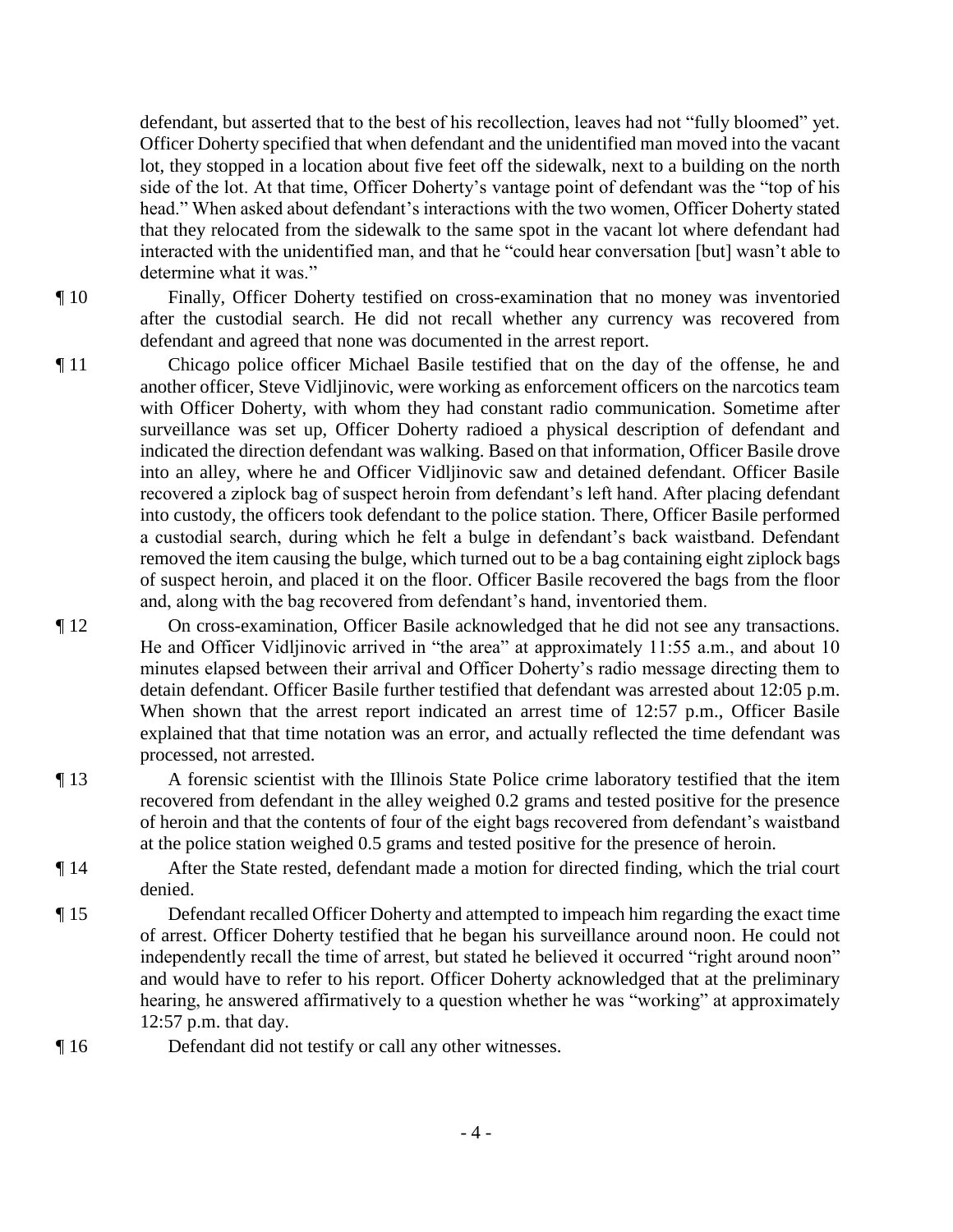- ¶ 17 In closing, defense counsel argued that the State had not proved the element of intent to deliver. Counsel emphasized that no money was recovered from defendant, asserted that the nine bags of drugs defendant possessed could have been for his personal use, noted that the officers were impeached regarding the time of arrest, and questioned the chain of custody. Counsel further argued that because no alleged buyers were stopped, there was no actual evidence of what, if anything, was actually exchanged between them and defendant. Counsel suggested that "[t]here's nothing wrong with exchanging cigarettes, for instance, or exchanging a stick of gum, or a tissue, or any number of items that he could have been giving to these other people that's perfectly innocuous and perfectly innocent, not against the law."
- ¶ 18 The State, in contrast, argued that Officer Doherty testified credibly, was experienced, and "knows what he saw." The State further asserted that there was no chain of custody issue and that the time of arrest indicated on the arrest report was not impeaching because Officer Doherty was still working at 12:57 p.m.
- ¶ 19 Following closing arguments, the trial court found defendant guilty of count I, possession of a controlled substance with intent to deliver, and count II, possession of a controlled substance. In doing so, the trial court recited that Officer Doherty was only 20 feet from defendant, with nothing—including leaves—obstructing his view when he observed defendant engage in three transactions. Additionally, the court found it "[v]ery important" that Officer Doherty "never lost sight of [defendant] after radioing the enforcement officer."
- ¶ 20 Defendant filed a motion for a new trial and an amended motion for a new trial. The trial court denied those motions. Subsequently, the court merged count II into count I and imposed a sentence of nine years' imprisonment. Defendant thereafter filed a motion to reconsider sentence, which the trial court denied.
- ¶ 21 This appeal followed.

¶ 22 On appeal, defendant contends that this court should reverse his conviction and remand for a new trial because the trial court improperly denied his request for disclosure of Officer Doherty's surveillance location. Defendant argues that this court should reject the surveillance location privilege as a matter of law because it offends the fundamental right to confrontation. In the alternative, he argues that disclosure was warranted here because the case turned almost exclusively on Officer Doherty's testimony and nothing in the record demonstrated that disclosure would have compromised the officer's safety.

¶ 23 As an initial matter, we address the State's argument that defendant has forfeited review of this issue by failing to raise it in either of his posttrial motions. The State is correct that ordinarily, a defendant must object at trial and include a claim in a posttrial motion in order to preserve it for appellate review. *People v. Enoch*, 122 Ill. 2d 176, 186 (1988). However, *Enoch* includes an exception to forfeiture for constitutional issues that were not included in a posttrial motion, but were raised at trial and could be raised later in a postconviction petition. See *People v. Almond*, 2015 IL 113817, ¶ 54; *People v. Cregan*, 2014 IL 113600, ¶ 16. In such cases, "the interests of judicial economy favor addressing the issue on direct appeal rather than requiring defendant to raise it in a separate postconviction petition." *Cregan*, 2014 IL 113600, ¶ 18. In accordance with those interests, we will review defendant's arguments, which implicate his constitutional right to confront witnesses against him.

¶ 24 As noted above, defendant argues that we should reject the surveillance location privilege as a matter of law because it offends his right to confrontation. He maintains that the Illinois Supreme Court has never approved of the privilege's existence, points to Delaware and

- 5 -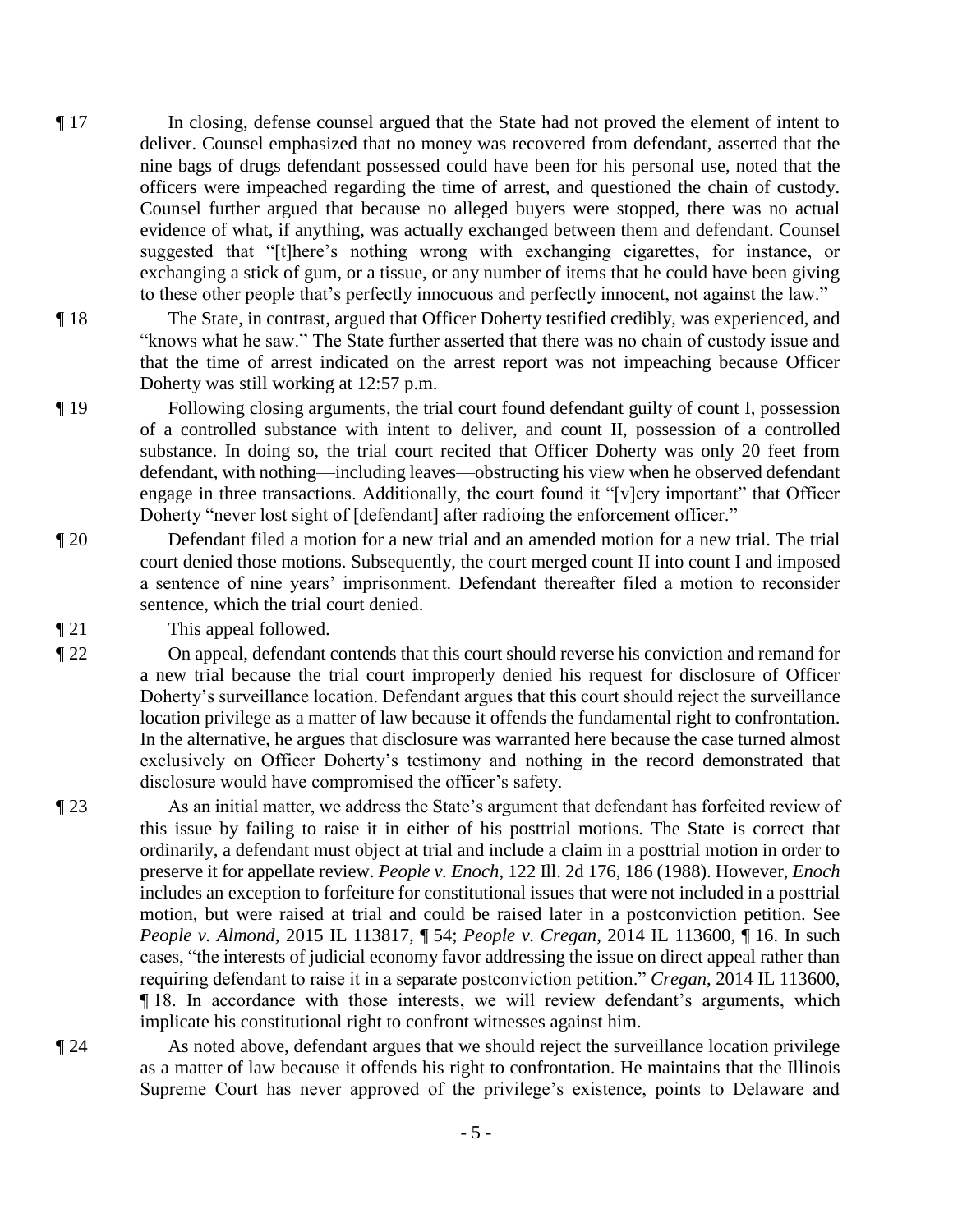Washington as two states that have refused to recognize such a privilege, and asserts that Illinois courts "have struggled to find a workable method to measure when the privilege should be allowed."

- ¶ 25 Criminal defendants have a constitutional right to confront witnesses against them, which includes the right to cross-examination. See U.S. Const., amends. VI, XIV; Ill. Const. 1970, art. I, § 8; *Crawford v. Washington*, 541 U.S. 36, 54 (2004). However, it is well-settled that a court should consider a constitutional question only where it is essential to the disposition of a case, that is, where the case cannot be considered on other grounds. *People v. White*, 2011 IL 109689, ¶ 144. Accordingly, we will look first to defendant's nonconstitutional claim: that the trial court erred in applying the surveillance location privilege and allowing the State to keep the officer's surveillance location secret at trial.
- ¶ 26 Illinois courts have recognized a qualified privilege regarding the disclosure of secret surveillance locations. *People v. Britton*, 2012 IL App (1st) 102322, ¶ 26. This privilege was first recognized in *People v. Criss*, 294 Ill. App. 3d 276 (1998), in which the Fourth District held that in certain circumstances, surveillance officers are not required to disclose their exact surveillance locations on cross-examination. The court relied on the rationale behind the privilege protecting law enforcement informants, and held that "[t]he State may refuse to disclose the identity of law enforcement informants, so long as the nondisclosure will not deny an accused his constitutional rights." *Id.* at 280.
- ¶ 27 The facts in *Criss* were as follows. The defendant was charged with unlawful possession with intent to deliver a controlled substance. *Id.* at 277. At a hearing on the defendant's motion to suppress, two officers testified that they observed the defendant from two separate concealed locations, as he interacted with several individuals on the porch of a residence. *Id.*  The officers described the suspicious behavior of the defendant and the individuals, including that the defendant was heard asking one of the individuals if he was a police officer, and said that the defendant and the other individuals were seen looking in various directions on several occasions during the interactions. *Id.* After the individuals left, officers stopped two of the vehicles and found cannabis in one of the vehicles and crack pipes in both. *Id.* at 279. The defendant was arrested on the porch of the residence and found with crack cocaine in his coat pocket. *Id.* at 277. The trial court denied the defendant's motion to suppress, and the defendant was found guilty after a bench trial. *Id.* at 279.
- ¶ 28 In affirming the trial court's judgment, the appellate court found "[p]articularly important" one officer's testimony "that he saw defendant arrested immediately after he saw defendant's last transaction \*\*\*. Defendant did not go inside or leave [the officer's] sight from the time of the transaction to the time of his arrest." *Id.* at 281. The Fourth District found no reason to believe that the officers' testimonies were not credible and concluded that the "exact location of the surveillance would not have cast additional doubt on the officers' version of events or changed the finding of probable cause." *Id.* at 281-82. The court thus found that the trial court did not abuse its discretion or violate the defendant's constitutional right. *Id.* at 282.
- ¶ 29 Later, in *People v. Knight*, 323 Ill. App. 3d 1117, 1126 (2001), the First District Appellate Court considered the surveillance privilege in the context of a trial. At the defendant's trial, an officer testified that he and his partner were conducting narcotics surveillance in a concealed location somewhere in the vicinity of 2910 West Fillmore in Chicago, Illinois. *Id.* at 1119. The officer testified that he saw defendant standing on the sidewalk in front of that address when a van pulled up to him. *Id.* The passenger in the van gave the defendant an unknown amount of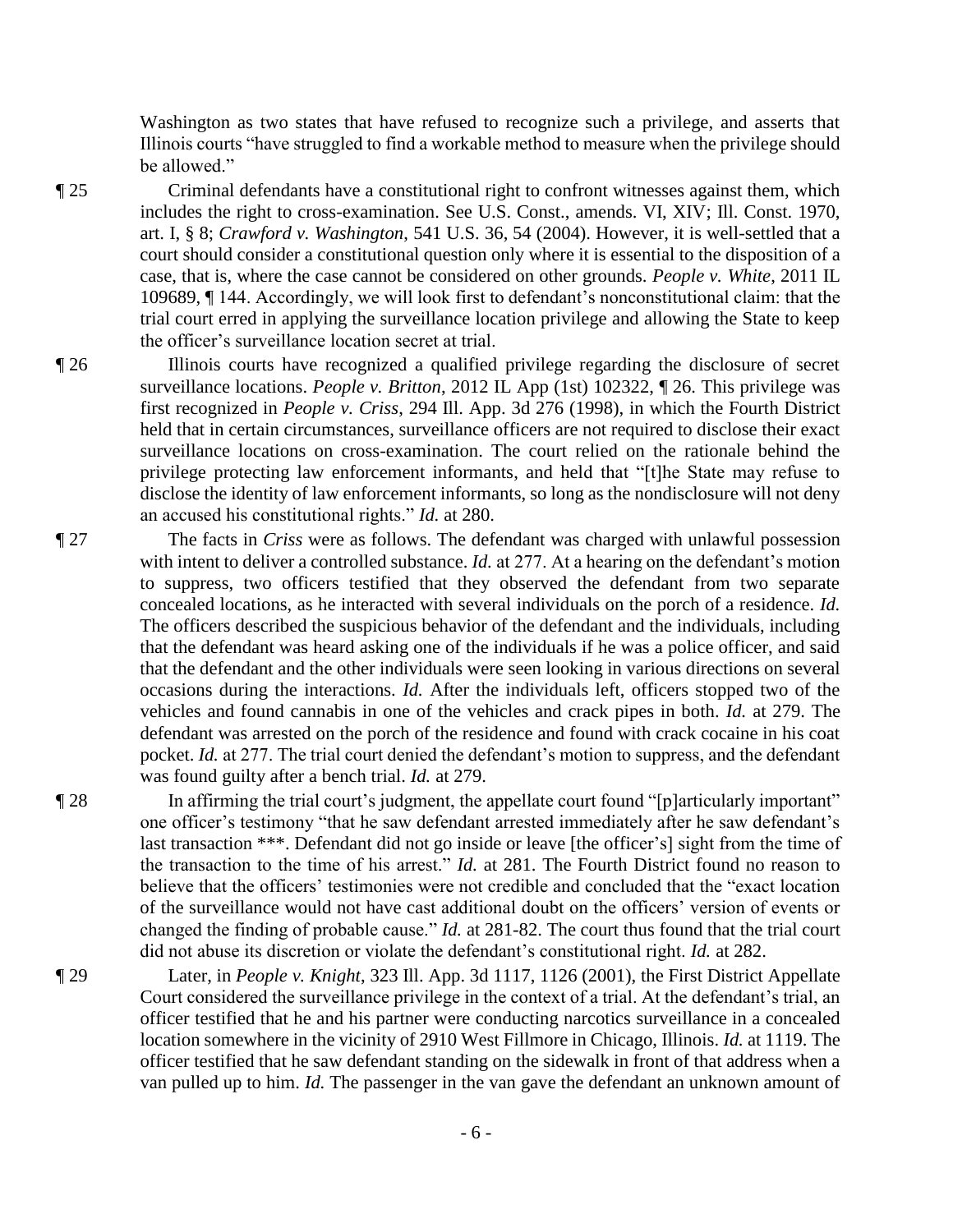money, and the defendant turned around and walked toward a nearby flower pot where he reached in and pulled out a brown paper bag. *Id.* at 1119-20. The officer claimed that the defendant removed an object from inside the bag, walked back to the passenger side of the van, and gave the object to the passenger. *Id.* at 1120. The van then drove away, and the officer and his partner walked back to their car and drove to 2910 West Fillmore. *Id.* The officer admitted that he lost sight of the man who tendered the object to the passenger of the van for about one to two minutes during this time. *Id.* The officer and his partner exited their vehicle at the address; removed a brown paper bag from the flower pot, which was found to contain 125 smaller bags of crack cocaine; and arrested defendant. *Id.* No money or contraband was recovered from the defendant. *Id.*

¶ 30 After the State rested, the defendant presented his own testimony and the testimony of two other individuals. All three maintained that the defendant had just finished helping unload a church van in the area when he was arrested by the officers. *Id.* at 1120-21. Another man, who was wearing a jacket similar to the one the defendant was wearing, was selling drugs nearby. *Id.* The defendant was convicted and sentenced for delivery of a controlled substance. On appeal, the defendant contended that the trial court improperly precluded him from cross-examining the officer regarding his exact point of surveillance. *Id.* at 1121.

¶ 31 The court in *Knight* found that a qualified privilege existed for the disclosure of a surveillance location at trial, but held that "the surveillance privilege should be treated differently when raised at a suppression hearing as opposed to when it is raised at a trial." *Id.* at 1126. It noted that the court in *Criss* had found no reason to doubt the officer's credibility, whereas the officer's testimony in *Knight* was uncorroborated, and "questions [were] raised regarding [the officer's] ability to observe." *Id.* at 1124, 1128. It continued:

> "Where an officer's testimony is uncorroborated, like in the case at bar, the application of the privilege will severely hamper the defendant's ability to cross-examine the officer on the key factual issues. The only instances in which nondisclosure would positively not be necessary is where 'no question is raised about a surveillance officer's ability to observe or where a contemporaneous videotape provides the relevant evidence.' " *Id.* at 1128 (quoting *State v. Reed*, 6 P.3d 43, 49 (Wash. Ct. App. 2000)).

¶ 32 The court thus reversed defendant's conviction, finding that the defendant had been "deprived of the opportunity to cast doubt upon [the officer's] testimony and that the denial of this right constitutes prejudicial error," and remanded the case for further proceedings. *Id.*

¶ 33 Although several Illinois appellate courts have considered the surveillance location privilege in the years following *Criss* and *Knight*, the supreme court has never confronted this issue.

¶ 34 It is well established by *Criss* and its progeny that whether disclosure is required is determined on a case-by-case basis. *Id.* at 1127 (citing *Criss*, 294 Ill. App. 3d at 281). A trial court must balance the public interest in keeping the location secret against the defendant's interest in preparing a defense. *Id.* The more important a State's witness is to the State's case, the more important the defendant's right to cross-examination concerning the surveillance location becomes. *Id.* at 1128. Where the State's case depends almost exclusively on one police officer's testimony, disclosure must "almost always" be required. *Id.* In contrast, where there is no question about the surveillance officer's ability to observe, or where evidence appears on a contemporaneous video recording, disclosure would not be required. *Id.*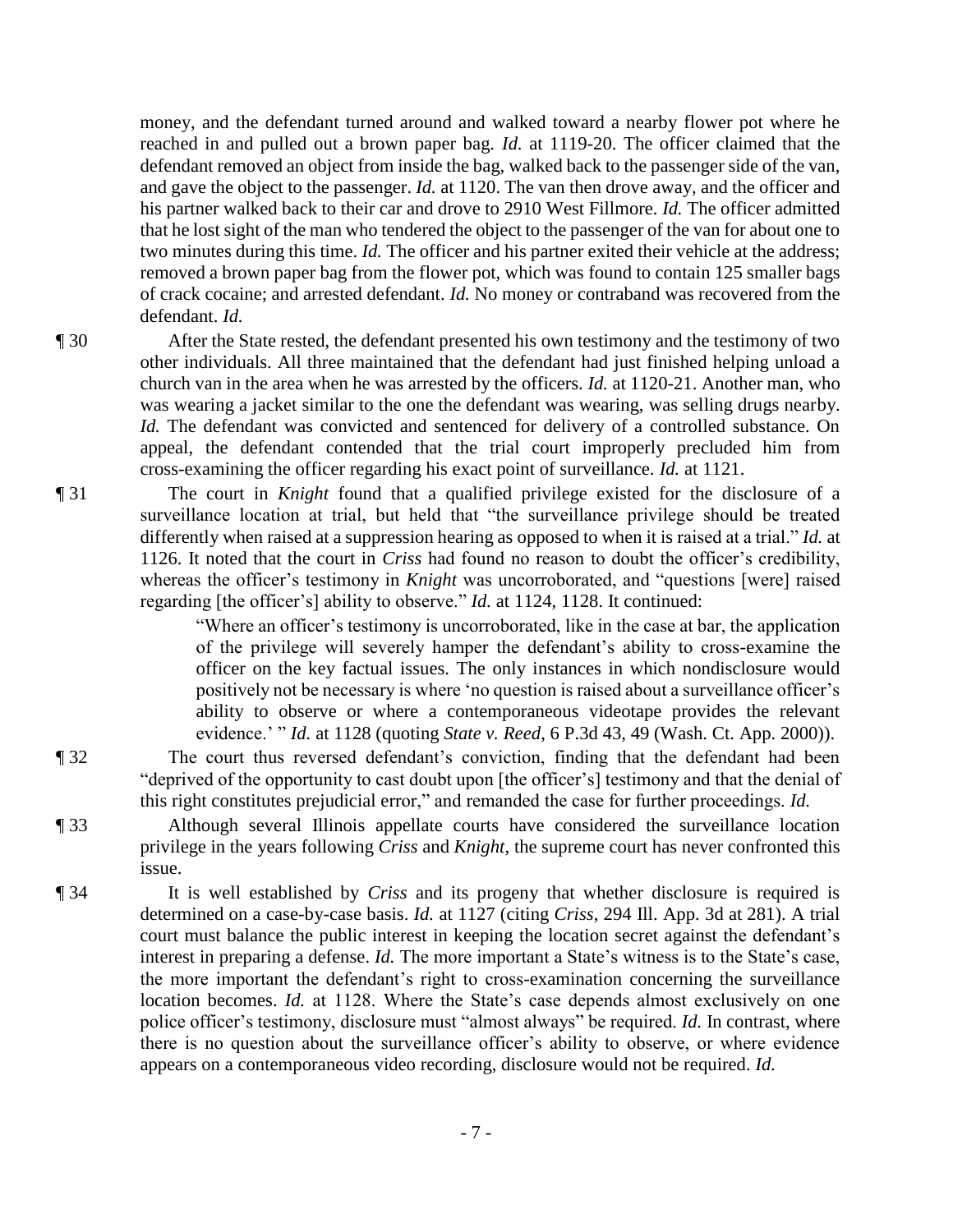¶ 35 The State bears the initial burden of proof in demonstrating that the surveillance privilege should apply in a given case. *People v. Price*, 404 Ill. App. 3d 324, 331 (2010). The State carries this burden of proof by presenting evidence to the trial "court that the surveillance location was either (1) on private property with the permission of the owner, or (2) in a location that is useful and whose utility would be compromised by disclosure." *Id.* at 332. In order to evaluate whether the privilege applies, the trial court should hold an *in camera* hearing, outside the presence of the defendant and defense counsel, in which the State's witness must reveal the surveillance location and make a preliminary showing that disclosure of the location would harm the public interest. *Knight*, 323 Ill. App. 3d at 1127. The trial court should then weigh the defendant's need for the surveillance location against the public's interest in nondisclosure. *Id.* The factors the court should consider regarding the public interest in nondisclosure are the crime charged, the possible defenses, and the potential significance of the privileged information. *Id.*

¶ 36 If the State carries its burden at the *in camera* hearing, the burden of persuasion shifts to the defendant to overcome the privilege. *Price*, 404 Ill. App. 3d at 332. "A trial court has more discretion in declining to order the disclosure of an informant's identity during a preliminary hearing than it does at trial." *Id.* In the context of a pretrial hearing, the defendant must make a " 'strong showing that the disclosure of the location is material or necessary to his defense and that his need for the information outweighs the public's interest in keeping the location secret' " in order to compel disclosure. *Id.* (quoting *Criss*, 294 Ill. App. 3d at 281). However, where the State seeks to invoke the privilege in the trial context, due process requires that at trial the defendant need only show that the location is "relevant and helpful to the defense of an accused, or is essential to the fair determination of a cause" in order to overcome the privilege. (Internal quotation marks omitted.) *Id.* at 332-33.

¶ 37 In the instant case, the trial court held an *in camera* hearing with Officer Basile, who was one of two enforcement officers on the narcotics team, based on the State's request to invoke the surveillance location privilege at trial. The hearing was held off the record, and so far as we can tell, was not transcribed.

¶ 38 Illinois Supreme Court Rule 415, which regulates discovery, provides as follows with regard to transcription of *in camera* proceedings:

> "(f) *In Camera Proceedings*. Upon request of any person, the court may permit any showing of cause for denial or regulation of disclosures, or portion of such showing, to be made *in camera*. A record shall be made of such proceedings. If the court enters an order granting relief following a showing *in camera*, the entire record of such showing shall be sealed, impounded, and preserved in the records of the court, to be made available to the reviewing court in the event of an appeal." (Emphasis added.) Ill. S. Ct. R. 415(f) (eff. Oct. 1, 1971).

Our supreme court has examined Rule 415(f) in two cases, *People v. Coates*, 109 Ill. 2d 431 (1985), and *People v. Deleon*, 227 Ill. 2d 322 (2008), neither of which involve the surveillance location privilege.

¶ 39 In *Coates*, the defendant was alleged to have taken pornographic photographs of his wife's nine-year-old daughter. *Coates*, 109 Ill. 2d at 434-35. The defendant sought to subpoena Department of Children and Family Services (DCFS) records concerning his wife so that he could use them to impeach her testimony. *Id.* at 436. It was his theory that his wife had a history of problems with her children, which included child neglect and unfounded claims of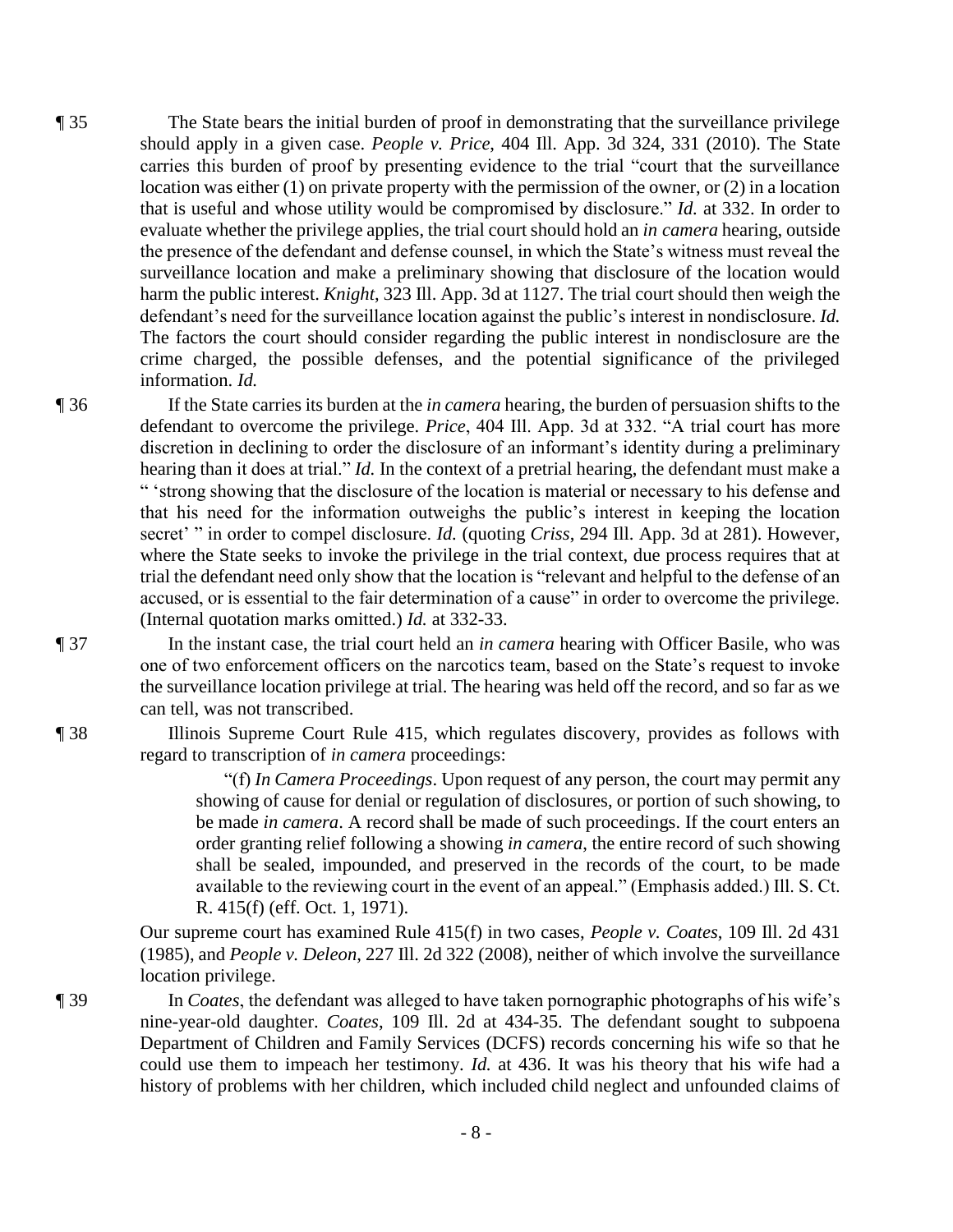sexual abuse by various boyfriends and husbands. *Id.* At a hearing, DCFS authorities argued that the records were confidential and should not be disclosed to defense counsel. *Id.* The circuit court conducted an *in camera* inspection of the records without either defense counsel or the State's Attorney present, after which it permitted the defendant to use certain portions of the DCFS documents for impeachment purposes. *Id.* at 437. On appeal, the defendant argued, *inter alia*, that the trial court erred in failing to comply with Rule 415(f) in that it made no record of the *in camera* proceedings and failed to seal, impound, and preserve the records involved. *Id.* at 438. Our supreme court rejected this argument perfunctorily, stating, "The record fails to show that defendant requested any such action, and under the circumstances, there is nothing before us for review." *Id.*

¶ 40 In *Deleon*, the defendant was convicted of first degree murder and attempted first degree murder. *Deleon*, 227 Ill. 2d at 324. He was sentenced to a mandatory life term for the first degree murder and a consecutive 30-year term for the attempted first degree murder. *Id.* After filing a direct appeal, a postconviction petition, and an appeal from the petition's summary dismissal, the defendant's case was remanded for resentencing. *Id.* at 324-25. On remand, defense counsel subpoenaed the defendant's records from the Illinois Department of Corrections (IDOC), in hopes of ascertaining new mitigation evidence. *Id.* at 327. Because the Unified Code of Corrections specifies that such records " 'shall be confidential,' " the trial court examined the defendant's IDOC file *in camera*. *Id.* at 328 (quoting 730 ILCS 5/3-5-1(b) (West 1996)). Following the examination, the trial court indicated that the only " 'positive part' " of the documents in the file was paperwork showing the defendant had passed his G.E.D. test. *Id.* The trial court offered to make that single page available to defense counsel, and counsel accepted. *Id.* Following the resentencing hearing, the trial court imposed a 100-year extended-term sentence for the first degree murder and again imposed a consecutive 30-year sentence for the attempted first degree murder. *Id.* at 324-25, 329-30. On appeal, the defendant argued, among other things, that the trial court erred by not allowing defense counsel to examine the nonconfidential portions of his IDOC records. *Id.* at 330. The defendant also filed a motion asking the appellate court to conduct an independent review of the defendant's IDOC file " 'to ascertain the correctness of the trial court's ruling regarding the existence of mitigation evidence.' " *Id*. The defendant acknowledged in the motion that because the IDOC file was " 'in the hands of' " the IDOC, he could not obtain it and have it certified as a supplemental record. *Id.* The appellate court denied the motion and affirmed the defendant's convictions and sentences. *Id.*

¶ 41 In the Illinois Supreme Court, the defendant argued, as relevant here, that the appellate court erred in refusing to conduct an independent review of his IDOC file and " 'ascertain the correctness of the trial court's ruling regarding the existence of mitigation evidence.' " *Id.* at 340. The defendant asked the supreme court to conduct its own review of the IDOC records and remand the cause for a new sentencing hearing if it determined that the file contained additional potentially mitigating evidence. *Id.* at 340-41. The supreme court rejected the defendant's argument. *Id.* at 341-42. In doing so, the supreme court stated that the "fatal problem" with the defendant's argument was that the IDOC file was not part of the record on appeal and therefore, the appellate court had nothing to review. *Id.* at 341. The State directed the supreme court's attention to Rule 415(f) and argued that the defendant—having failed to ensure that the IDOC file was sealed, impounded, and preserved in the records of the court—had waived any right to review of the trial court's reading of that file. *Id.* The defendant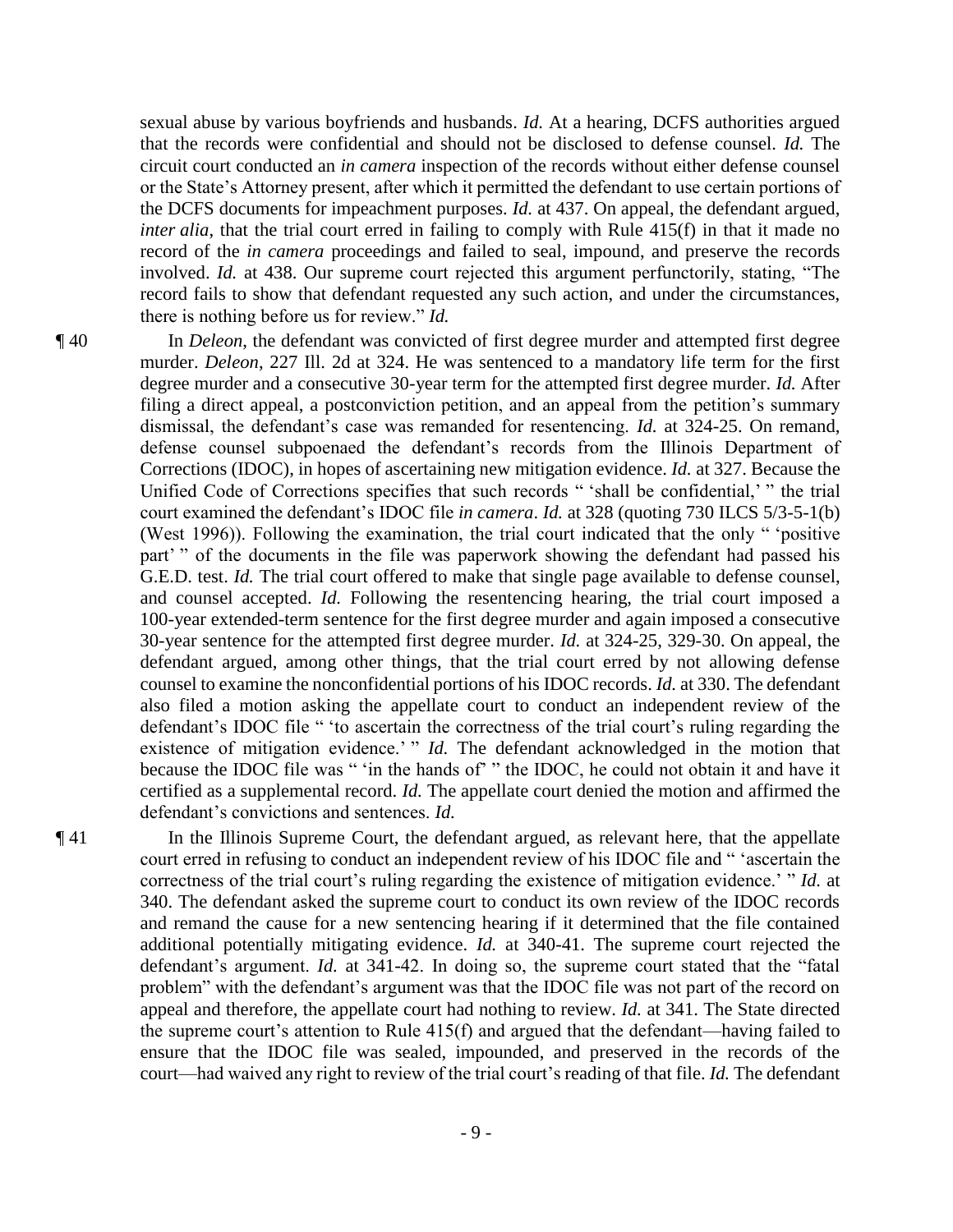responded that nothing in Rule 415(f)'s language placed the burden on him to assure compliance with the outlined procedure, and asserted that since only the trial court had access to IDOC file, it was the trial court's burden to comply with the rule. *Id.*

- ¶ 42 The *Deleon* court ruled that the defendant's argument was precluded by its decision in *Coates*. *Id.* at 341-42. Specifically, the *Deleon* court held, "contrary to defendant's argument, the burden 'to assure compliance with this procedure' *does* rest with the complaining party, at least in the first instance. And absent a request for such compliance, any deficiency in the record will be attributable to that party." (Emphasis in original.) *Id.* at 342.
- ¶ 43 We find the instant case distinguishable from *Coates* and *Deleon*. In both of those cases, it was the defendant who sought disclosure of confidential files. See 730 ILCS 5/3-5-1(b) (West 1996) (IDOC records "shall be confidential"); 89 Ill. Adm. Code 431.40, amended at 19 Ill. Reg. 17082 (eff. Dec. 15, 1995) (addressing confidentiality of personal information of persons served by DCFS); 89 Ill. Adm. Code 431.90, amended at 32 Ill. Reg. 7088 (eff. May 1, 2008) (same). As such, it seems appropriate to us that our supreme court placed the burden of creating a record of the *in camera* inspections of those files on the defendants, as the moving parties. Here, in contrast, defendant is not seeking disclosure of confidential written records. Rather, the State is claiming a privilege in order to keep secret surveillance information that would ordinarily be discoverable.
- ¶ 44 Our case law is consistent that when the surveillance location privilege is invoked, the State bears the initial burden of proof that the privilege should be applied. *People v. Reed*, 2013 IL App (1st) 113465, ¶ 19; *Britton*, 2012 IL App (1st) 102322, ¶¶ 24, 25; *Price*, 404 Ill. App. 3d at 331. The State carries its burden of proof by disclosing the surveillance location *in camera* and presenting evidence that the surveillance location was either on private property with the permission of the owner or in a useful location that would be compromised by disclosure. *Reed*, 2013 IL App (1st) 113465, ¶¶ 19, 21; *Britton*, 2012 IL App (1st) 102322, ¶¶ 24, 25; *Price*, 404 Ill. App. 3d at 332. Given that it is the State that bears the burden of proof at the *in camera* hearing, we cannot reconcile requiring defendant—the opposing party—with the burden of ensuring a transcript of that proceeding be made and sealed.
- ¶ 45 We are mindful that this court came to a contrary conclusion regarding the burden of transcription in *Reed*, 2013 IL App (1st) 113465, ¶ 21, a case involving the surveillance location privilege where the record did not include a transcript of the *in camera* hearing. The *Reed* court did not reference Rule 415, but rather, cited *Foutch v. O'Bryant*, 99 Ill. 2d 389, 391-92 (1984), for the proposition that it is the appellant's burden to provide a record adequate to support his claims of error, and that in the absence of an adequate record, all doubts must be resolved against the appellant and it must be presumed that the trial court's ruling had a sufficient legal and factual basis. *Reed*, 2013 IL App (1st) 113465, ¶ 21. In *Reed*, this court applied the principles of *Foutch* and presumed that the trial court heard sufficient information at the *in camera* hearing to sustain the State's burden that the surveillance location privilege applied. *Id.*

¶ 46 To the extent that *Reed* held that it is always the appellant's burden to ensure that a transcript of the *in camera* hearing is created, we disagree. We hold that where, as here, the State requests the invocation of the surveillance location privilege, the trial court should not only hold an *in camera* hearing, but should also ensure that a transcript of that hearing is created, and preserved for appellate review. Ensuring that the *in camera* hearing is transcribed should be, at most, a minor inconvenience for the trial court, since criminal proceedings are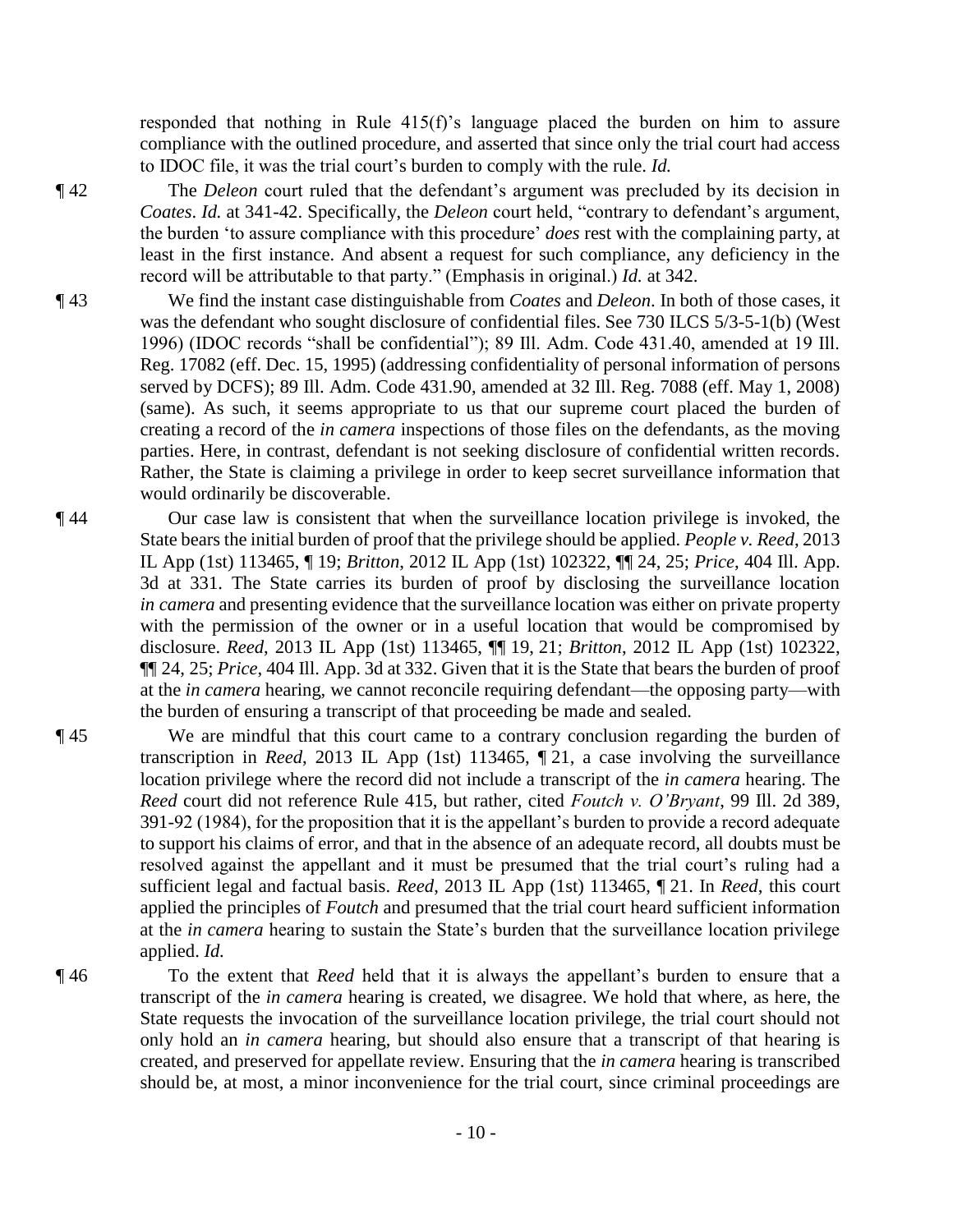routinely transcribed. See Ill. S. Ct. R. 608 (eff. Apr. 8, 2013). Here, we have no record of what evidence was presented at the *in camera* hearing and are unable to assess whether the State met its initial burden of proof. Had a transcript been made and sealed, we would be able to conduct meaningful review of the *in camera* proceedings and actually determine whether the State met its initial burden, rather than rely on a presumption.

¶ 47 Even assuming the trial court was correct that the State met its initial burden at the *in camera* hearing, the trial court did not proceed from that point to determine whether defendant had overcome the privilege. As noted above, following an *in camera* hearing, a trial court should weigh the defendant's need for the surveillance location against the public's interest in nondisclosure. *Knight*, 323 Ill. App. 3d at 1127; *Price*, 404 Ill. App. 3d at 333. Here, after the trial court found that the State had made a preliminary showing that disclosure would harm the public interest, defense counsel addressed the court, stating that she understood the exact location would not be given. The court responded, "In some cases it can, but I don't think it's appropriate in this instance." When defense counsel then noted that other courts have allowed disclosure of information regarding distance, direction, and elevation, the trial court replied that counsel would be able to cross-examine regarding distance, obstructions, and visual aids, "[B]ut I'm not going to disclose—for me to disclose further, given the location and the fact that this is a vacant lot, I'm not going to disclose anything further than what you're entitled to on cross. That's my ruling."

¶ 48 These comments by the trial court reveal that it sustained the State's claim of privilege without determining whether the defense had overcome that claim. When the surveillance location privilege is invoked, a trial court must balance the public interest in keeping the location secret against the defendant's interest in preparing a defense. *Reed*, 2013 IL App (1st) 113465, ¶ 18. Although a trial court enjoys broad discretion to limit the scope of cross-examination, failing to conduct any balancing inquiry constitutes an abuse of that discretion. *Price*, 404 Ill. App. 3d at 333. Even where the State properly claims privilege, the trial court must still determine whether the defense has overcome the State's claim. *Id.* In *Price*, the trial court sustained the State's claim of privilege by saying only that it did not " 'require police officers to give up their surveillance spots.' " *Id.* Because the trial court in *Price* did not conduct a balancing inquiry into the validity of the privilege, this court found that the trial court abused its discretion in applying the privilege. *Id.* Here, as in *Price*, the trial court applied the privilege without making a determination as to whether defendant had overcome the State's claim. Accordingly, as in *Price*, we find that the trial court in the instant case abused its discretion in failing to consider factors that would have weighed in favor of disclosure.

¶ 49 Defendant argues that disclosure was warranted here because Officer Doherty's testimony concerning what he saw from his surveillance location was the linchpin of the State's case. We agree with this assessment, as the State did not present any additional occurrence witnesses, inculpatory statements, or contemporaneous video recordings. Moreover, although Officer Doherty reported that he saw defendant receive paper currency from three separate buyers and represented that he never lost sight of defendant, no money was recovered from defendant. This circumstance seriously calls into question Officer Doherty's ability to observe, and in turn, his account of events. Where a case turns almost exclusively on an officer's testimony, a defendant's need for location information is great and disclosure must almost always be ordered. *Knight*, 323 Ill. App. 3d at 1128. This is just such a case.